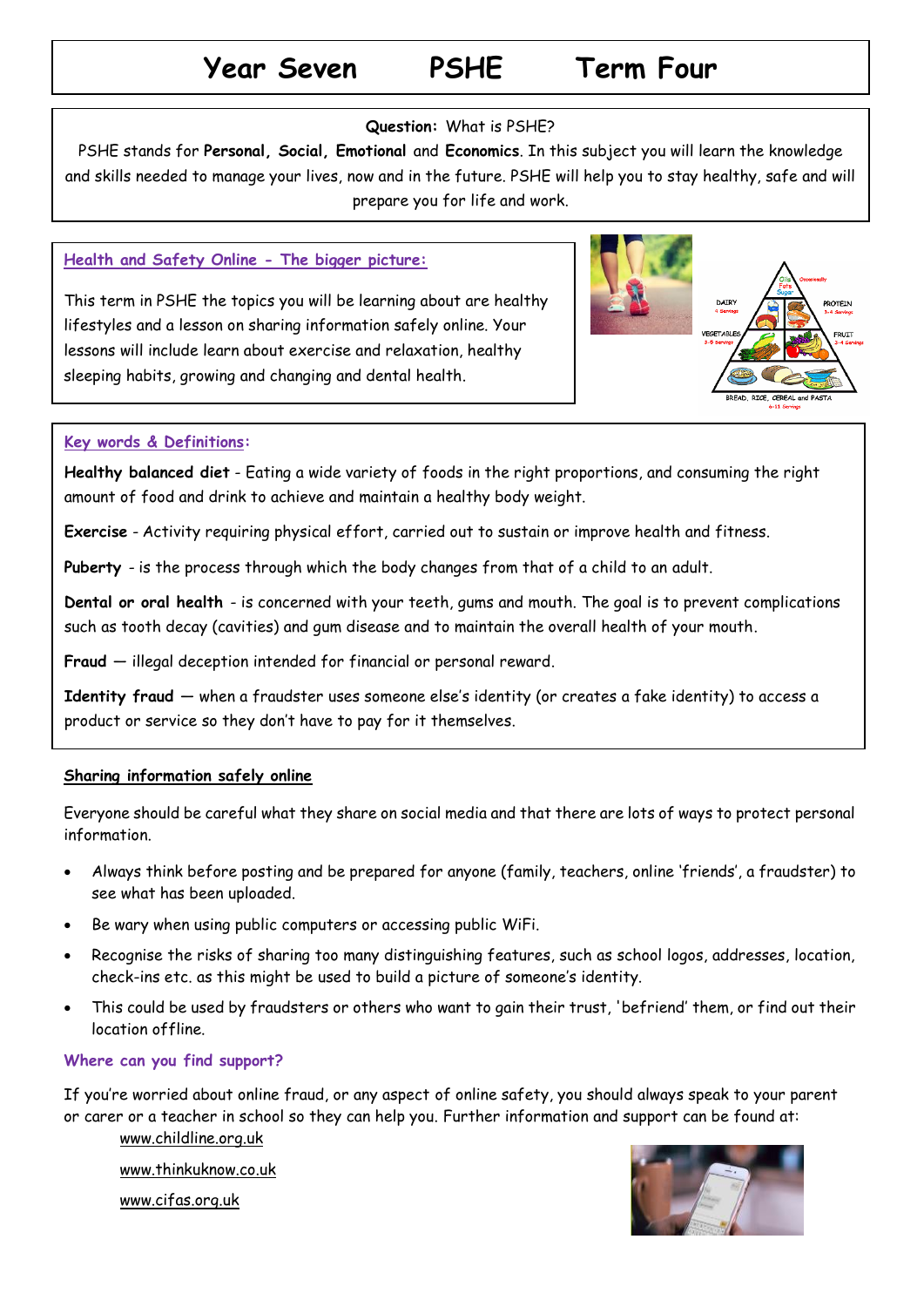Being healthy not only means our physical fitness but also being mentally & emotionally healthy too. Being healthy should be part of our overall lifestyle as this can help prevent chronic diseases and long-term illnesses. Feeling good about yourself and taking care of your health is important for your self-esteem and self-image.

## Healthy Eating

Looking after our body is one way we can help support our mental wellbeing. Evidence suggests that as well as affecting our physical health, what we eat may also affect the way we feel.

Therefore, depending on what you eat it may help to:

- improve your mood
- give you more energy
- help you think more clearly





#### Think about

- Eating regularly
- Staying hydrated
- Getting your 5 fruit and vegetables a day
- Getting enough protein in your diet
- Eating the right fats

### **Why is exercise important?**

- Helps to build/ maintain **healthy bones, muscles and joints**
- Achieve and maintain a **healthy body weight, which will** help to reduce the risk of developing obesity and chronic diseases.
- Have a greater **self-esteem and better self-image.**
- It is recommended to exercise every day for at least 30 minutes but should try to aim for 60 minutes if you can.
- This could be going for a run, cycling, swimming, taking part in an exercise class and/or playing sport.
- 30 minutes of cardio exercise per day boosts confidence, reduces stress and anxiety.
- Regular exercise can also improve the quantity and quality of your sleep.